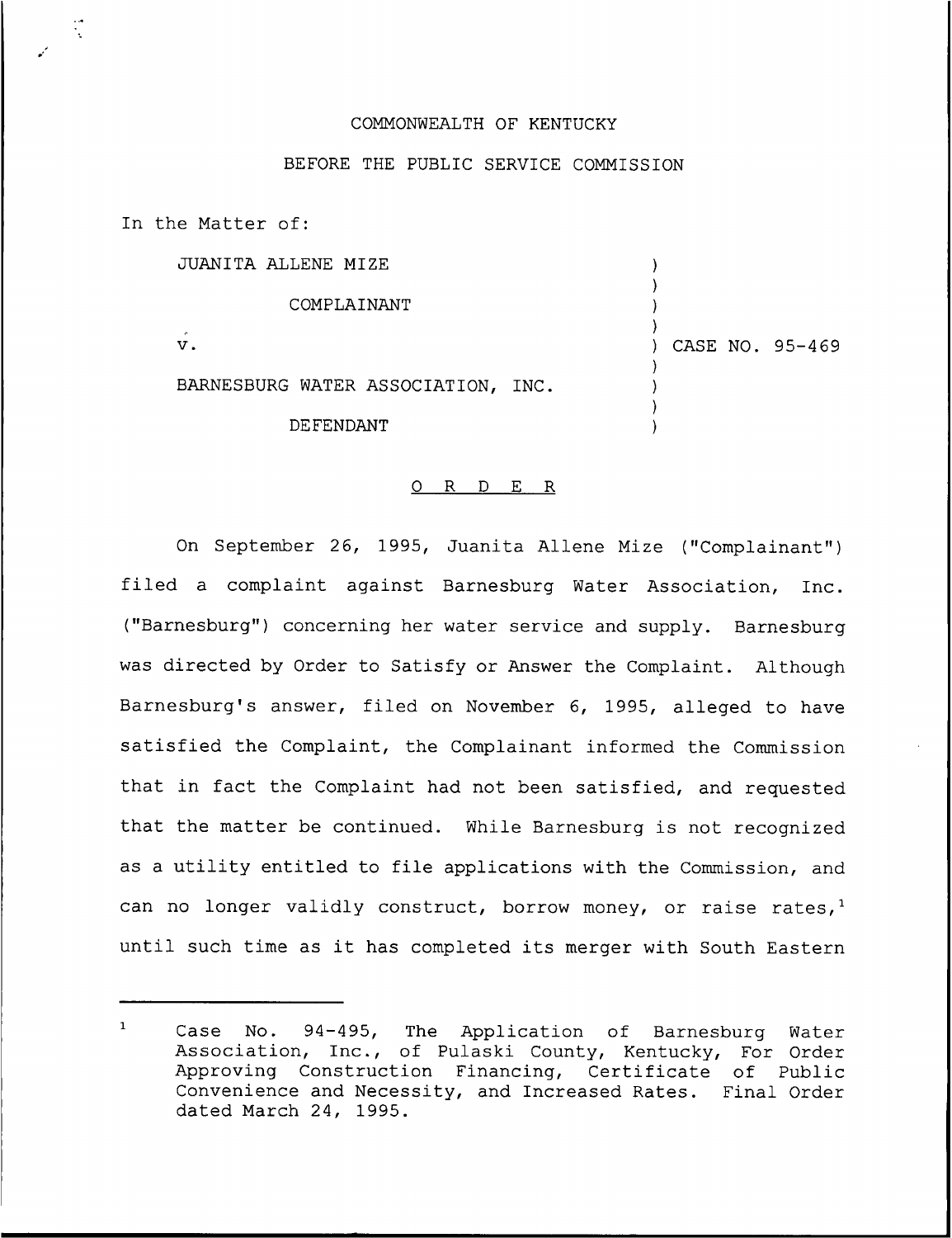Water Association, Inc. as ordered by both the Commission and the Franklin Circuit Court, it has <sup>a</sup> duty to provide continuous and adequate service to its customers.<sup>2</sup>

As further proceedings appeared necessary, the Commission on January 25, 1996, scheduled a hearing for March 6, 1996. The Commission also issued a request for data on February 15, 1996, to which Barnesburg responded with a Motion to Delay Hearing. The hearing was delayed until March 20, 1996, on which day the hearing proceeded. At the hearing, Barnesburg was requested to file additional data, in part because the data earlier filed by Barnesburg was of no value. This data was received by the Commission on April 19, 1996.

As the Complainant did not have the data filed by Barnesburg on April 19, 1996, available to her prior to the March 20, 1996, hearing, the Commission finds that the Complainant should be given the opportunity to file comments concerning this data.

 $\overline{2}$ By order of the Franklin Circuit Court issued July 31, 1995, in Civil Action No. 92-CI-01151, Public Service Commission of Kentucky v. Barnesburg Water Association, Inc., et al., which compels compliance with the Commission's Order of February 22, 1988, in Case No. 9967, The Proposed Merger of Barnesburg Water Association, Bronston Water Association, Elihu-Rush Branch Water Association, Nelson Valley Water Association, Oak Hill Water Association, Pleasant Hill Water District, Pulaski County Water District No. 1, Pulaski County Water District No. 2, and Tateville Water Association, Barnesburg must complete all legal requirements necessary to effect <sup>a</sup> merger with South Eastern by November 28, 1995.